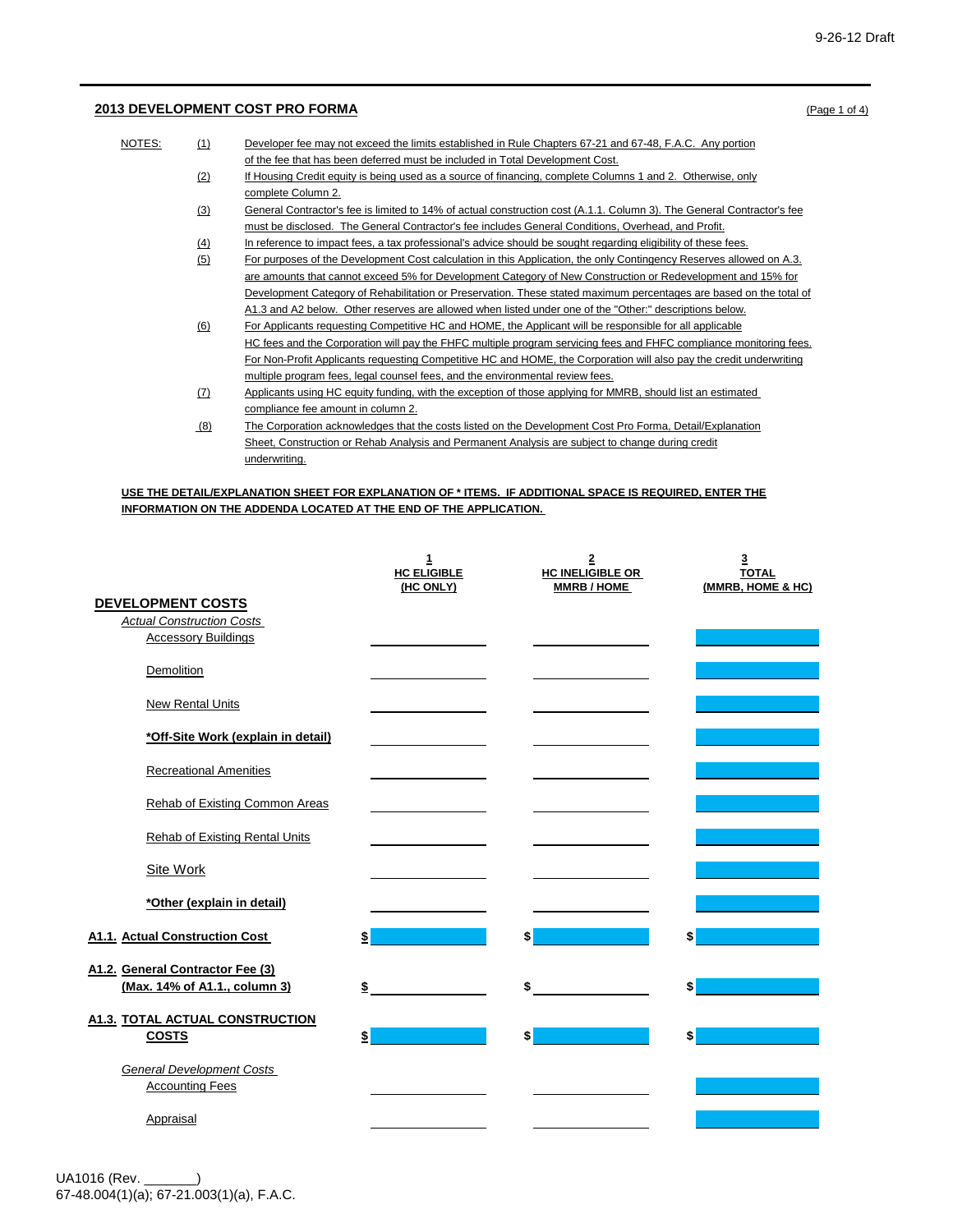| 2013 DEVELOPMENT COST PRO FORMA                                      |                              |                                   | (Page 2 of 4)<br>3         |
|----------------------------------------------------------------------|------------------------------|-----------------------------------|----------------------------|
|                                                                      | $rac{1}{\text{HC}}$ ELIGIBLE | $rac{2}{\text{HC}}$ INELIGIBLE OR | <b>TOTAL</b>               |
| <b>General Development Costs (Cont'd)</b>                            | (HC ONLY)                    | <b>MMRB/HOME</b>                  | (MMRB, HOME & HC)          |
| Architect's Fee - Site/Building Design                               |                              |                                   |                            |
| Architect's Fee - Supervision                                        |                              |                                   |                            |
| <b>Builder's Risk Insurance</b>                                      |                              |                                   |                            |
| <b>Building Permit</b>                                               |                              |                                   |                            |
| Brokerage Fees - Land                                                |                              |                                   |                            |
| <b>Brokerage Fees - Buildings</b>                                    |                              |                                   |                            |
| <b>Capital Needs Assessment</b>                                      |                              |                                   |                            |
| <b>Engineering Fees</b>                                              |                              |                                   |                            |
| <b>Environmental Report</b>                                          |                              |                                   |                            |
| <b>FHFC Administrative Fee</b>                                       |                              |                                   |                            |
| <b>FHFC Application Fee</b>                                          |                              |                                   |                            |
| FHFC Compliance Fee (6) & (7)                                        |                              |                                   |                            |
| <b>FHFC Credit Underwriting Fees (6)</b>                             |                              |                                   |                            |
| <b>Green Building Certification/</b><br><b>HERS Inspection Costs</b> |                              |                                   |                            |
| *Impact Fees (list in detail)                                        |                              |                                   |                            |
| <b>Inspection Fees</b>                                               |                              |                                   |                            |
| Insurance                                                            |                              |                                   |                            |
| <b>Legal Fees</b>                                                    |                              |                                   |                            |
| <b>Market Study</b>                                                  |                              |                                   |                            |
| Marketing/Advertising                                                |                              |                                   |                            |
| <b>Property Taxes</b>                                                |                              |                                   |                            |
| Soil Test Report                                                     |                              |                                   |                            |
| Survey                                                               |                              |                                   |                            |
| Title Insurance & Recording Fees                                     |                              |                                   |                            |
| <b>Utility Connection Fee</b>                                        |                              |                                   |                            |
| *Other (explain in detail)                                           |                              |                                   |                            |
| A2. TOTAL GENERAL DEVELOPMENT                                        |                              |                                   |                            |
| <b>COST</b><br>$\frac{1}{2}$                                         |                              | \$                                | $\boldsymbol{\frac{1}{2}}$ |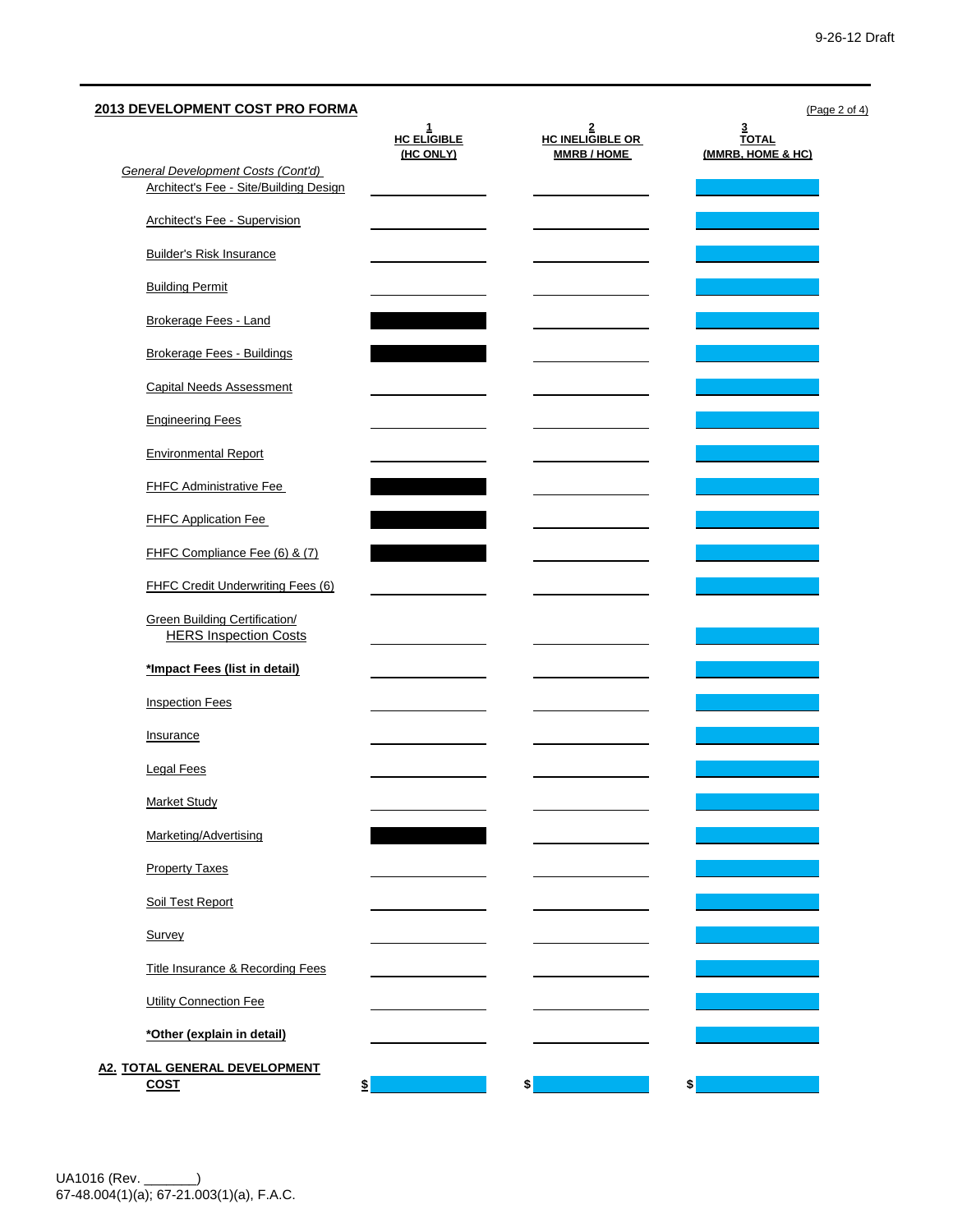# **2013 DEVELOPMENT COST PRO FORMA** (Page 3 of 4) **1 2 3 HC ELIGIBLE (HC ONLY) HC INELIGIBLE OR MMRB / HOME TOTAL (MMRB, HOME & HC)** *Financial Costs*  Construction Loan Origination/ Commitment Fee(s) Construction Loan Credit Enhancement Fee(s) Construction Loan Interest Permanent Loan Origination/ Commitment Fee(s) Permanent Loan Credit Enhancement Fee(s) Permanent Loan Closing Costs Bridge Loan Origination/ Commitment Fee(s) Bridget Loan Interest Non-Permanent Loan(s) Closing Costs **\*Other (explain in detail) A3. TOTAL FINANCIAL COSTS \$ \$ \$ B1. ACQUISITION COST OF EXISTING DEVELOPMENTS (EXCLUDING LAND)** Existing Buildings **\$ \$ \$ B2. \*Other (explain in detail) \$ \$ \$ C. DEVELOPMENT COST \$ \$ \$** (A1.3+A2+A3+B1+B2) **D. DEVELOPER'S FEE (1) \$ \$ \$ E. CONTINGENCY RESERVES (5) \$ \$ \$ F. TOTAL LAND COST \$ \$ G. TOTAL DEVELOPMENT COST \$ \$ \$**

 $(C+D+E+F)$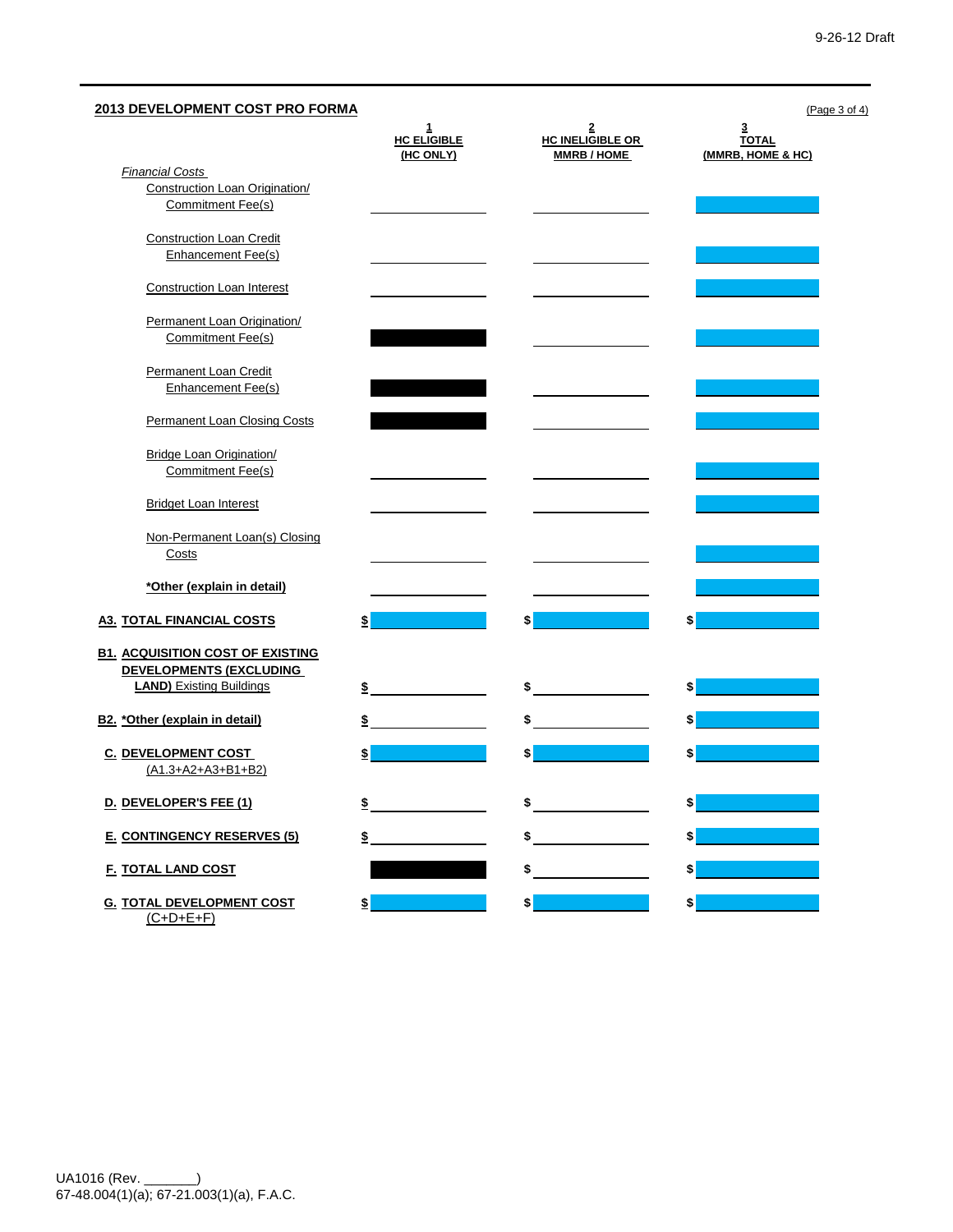| 2013 DEVELOPMENT COST PRO FORMA                            |                                                                                                                                                                                                                                     | (Page 4 of 4) |
|------------------------------------------------------------|-------------------------------------------------------------------------------------------------------------------------------------------------------------------------------------------------------------------------------------|---------------|
| <b>Detail/Explanation Sheet</b>                            |                                                                                                                                                                                                                                     |               |
| completed on the Pro Forma.                                | Totals must agree with Pro Forma. Provide description and amount for each item that has been                                                                                                                                        |               |
| DEVELOPMENT COSTS                                          |                                                                                                                                                                                                                                     |               |
| <b>Actual Construction Cost</b><br>(as listed at Item A1.) |                                                                                                                                                                                                                                     |               |
|                                                            | Off-Site Work: <u>with the state of the state of</u> the state of the state of the state of the state of the state of the state of the state of the state of the state of the state of the state of the state of the state of the s |               |
|                                                            |                                                                                                                                                                                                                                     |               |
| Other:                                                     |                                                                                                                                                                                                                                     |               |
| <b>General Development Costs</b>                           |                                                                                                                                                                                                                                     |               |
| (as listed at Item A2.)                                    |                                                                                                                                                                                                                                     |               |
| Impact Fees:                                               |                                                                                                                                                                                                                                     |               |
|                                                            |                                                                                                                                                                                                                                     |               |
| Other:                                                     |                                                                                                                                                                                                                                     |               |
|                                                            |                                                                                                                                                                                                                                     |               |
| <b>Financial Costs</b>                                     |                                                                                                                                                                                                                                     |               |
| (as listed at Item A4.)                                    |                                                                                                                                                                                                                                     |               |
| Other:                                                     |                                                                                                                                                                                                                                     |               |
| <b>Acquisition Cost of Existing Developments</b>           |                                                                                                                                                                                                                                     |               |
| (as listed at Item B2.)                                    |                                                                                                                                                                                                                                     |               |
| Other:                                                     |                                                                                                                                                                                                                                     |               |
|                                                            |                                                                                                                                                                                                                                     |               |

NOTE: Neither brokerage fees nor syndication fees can be included in eligible basis. Consulting fees, if any, must be paid out of the Developer fee. Consulting fees include, but are not limited to, payments for Application consultants, construction management or supervision consultants, or local government consultants.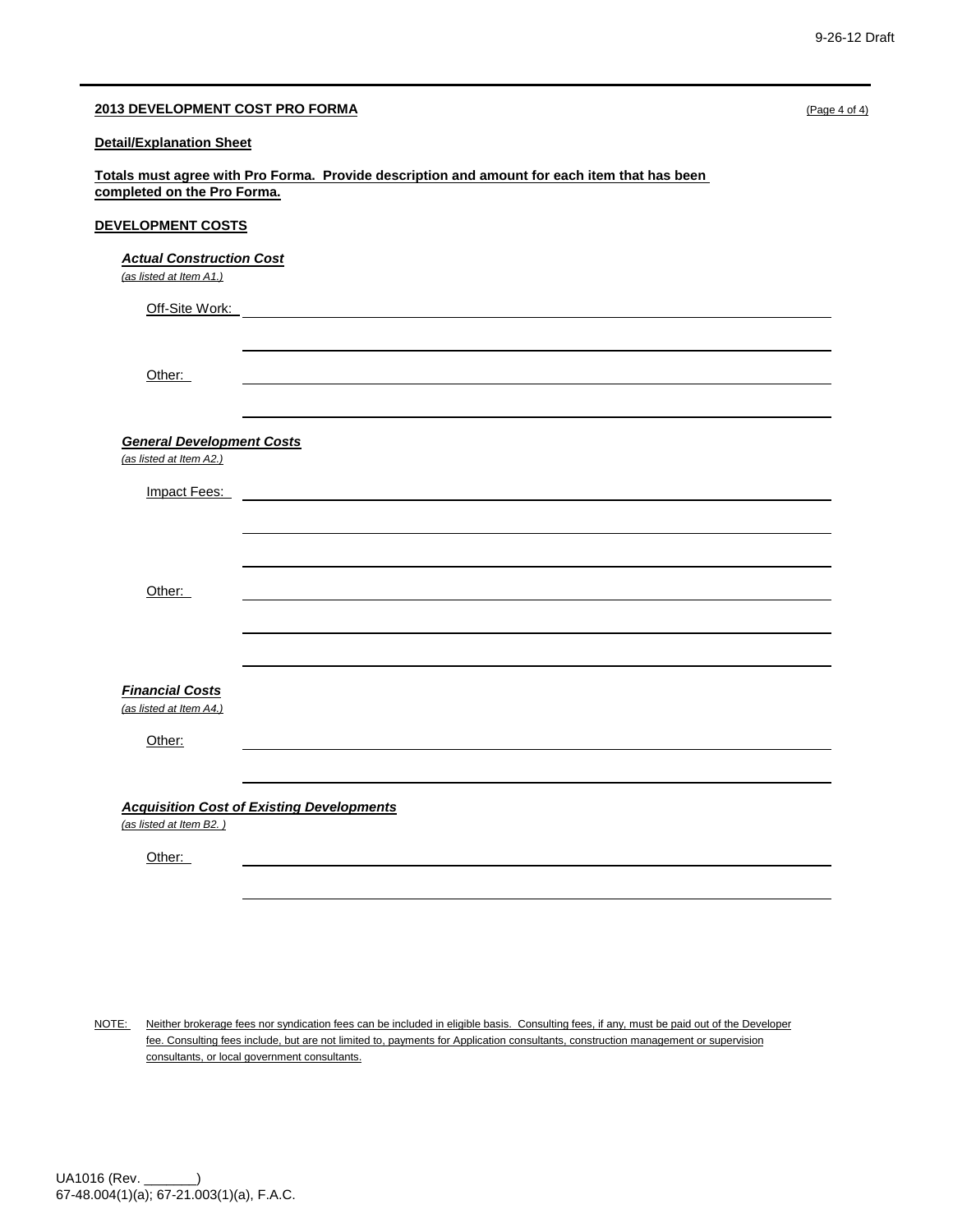## **2013 DEVELOPMENT FUNDING PRO FORMA** (Page 1 of 2)

| <b>CONSTRUCTION or REHAB ANALYSIS</b>                                                                                                                                                                                                                 |               | AMOUNT                      | <b>LOCATION OF</b><br><b>DOCUMENTATION</b>  |
|-------------------------------------------------------------------------------------------------------------------------------------------------------------------------------------------------------------------------------------------------------|---------------|-----------------------------|---------------------------------------------|
| A. Total Development Costs                                                                                                                                                                                                                            | $\frac{1}{2}$ |                             |                                             |
| <b>B. Construction or Rehab Funding Sources:</b>                                                                                                                                                                                                      |               |                             |                                             |
| 1. MMRB Requested                                                                                                                                                                                                                                     |               | $\frac{1}{2}$               |                                             |
| 2. HOME Loan Requested                                                                                                                                                                                                                                |               | $\frac{\text{S}}{\text{S}}$ |                                             |
| 3. HC Equity Proceeds Paid Prior to<br><b>Completion of Construction which</b><br>is Prior to Receipt of Final Certificate<br>of Occupancy or in the case of<br>Rehabilitation, prior to placed-in<br>service date as determined by the<br>Applicant. |               |                             | $\frac{\$}{\$}$ Exhibit                     |
| 4. First Mortgage Financing                                                                                                                                                                                                                           |               |                             | $\frac{\mathsf{S}}{\mathsf{S}}$ Exhibit     |
| 5. Second Mortgage Financing                                                                                                                                                                                                                          |               |                             |                                             |
| 6. Third Mortgage Financing                                                                                                                                                                                                                           |               |                             | $\frac{1}{2}$ Exhibit $\frac{1}{2}$ Exhibit |
| 7. Deferred Developer Fee                                                                                                                                                                                                                             |               |                             | $\frac{1}{2}$ Exhibit                       |
| 8. Grants                                                                                                                                                                                                                                             |               |                             |                                             |
| 9. HC Equity - Partner's Contribution                                                                                                                                                                                                                 |               |                             |                                             |
| 10. HC Equity Bridge Loan                                                                                                                                                                                                                             |               |                             |                                             |
| 11. USDA RD Financing:<br>a. RD 514/516<br>b. RD 515<br>c. RD 538                                                                                                                                                                                     |               |                             | $\frac{\$}{\ }$ Exhibit<br>Exhibit          |
| <u>12. Other:</u> <u>2000 12. 2000 12. 2000 12. 2000 12. 2000 12. 2000 12. 2000 12. 2000 12. 2000 12. 2000 12. 2000 12. 2000 12. 2000 12. 2000 12. 2000 12. 2000 12. 2000 12. 2000 12. 2000 12. 2000 12. 2000 12. 2000 12. 2000 12. 2</u>             |               |                             | $\frac{1}{2}$ Exhibit $\frac{1}{2}$ Exhibit |
| <u>13. Other:</u> <b>2007</b>                                                                                                                                                                                                                         |               |                             | $\frac{1}{2}$ Exhibit $\frac{1}{2}$ Exhibit |
| 14. Total Sources                                                                                                                                                                                                                                     | $\frac{1}{2}$ |                             |                                             |
| <b>C. Construction or Rehab Funding</b><br>Shortfall (A. - B.14.):                                                                                                                                                                                    | \$            |                             |                                             |

**Each Exhibit must be listed behind its own Tab. DO NOT INCLUDE ALL EXHIBITS BEHIND ONE TAB.**